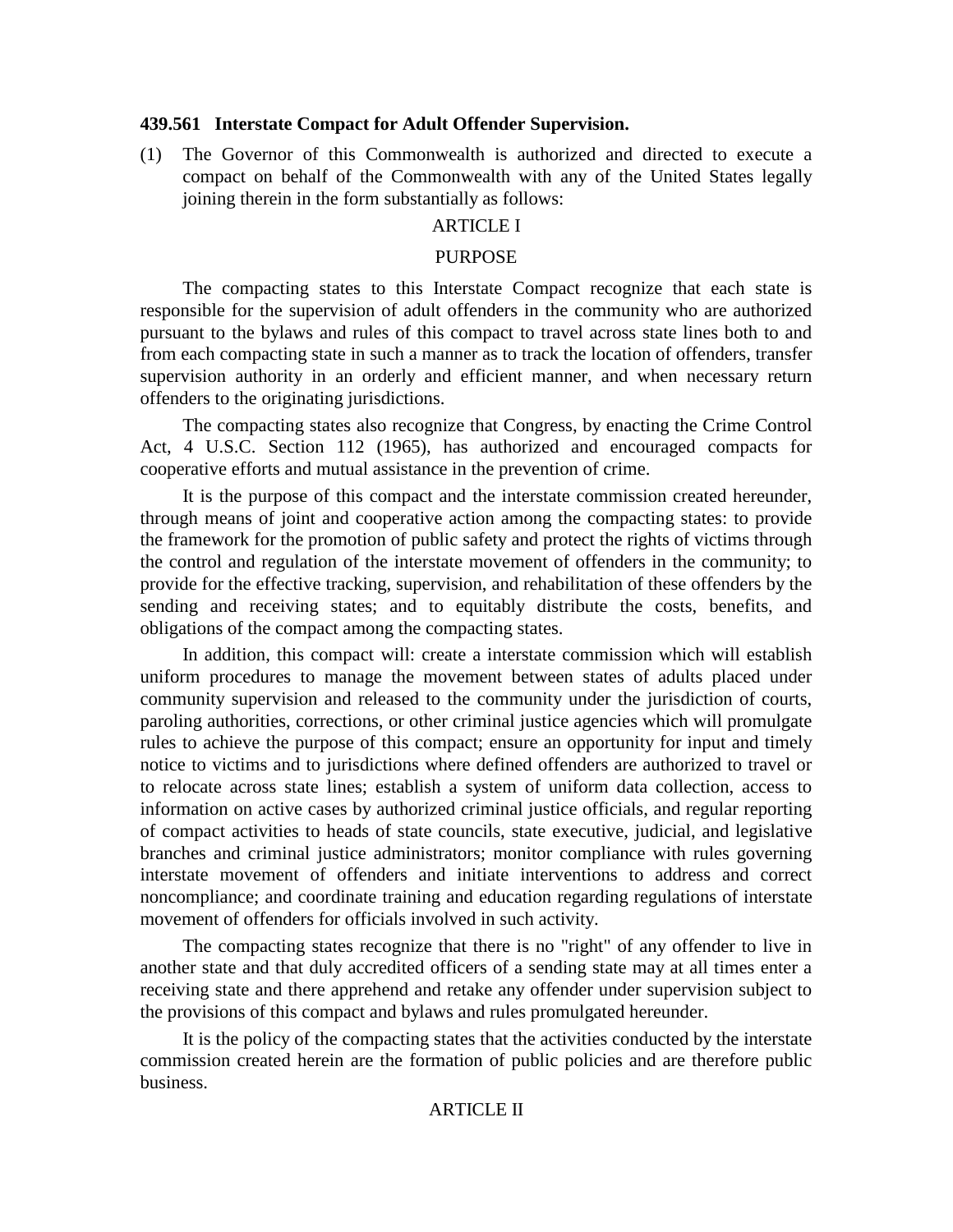### DEFINITIONS

As used in this compact, unless the context clearly requires a different construction:

A. "Adult" means both individuals legally classified as adults and juveniles treated as adults by court order, statute, or operation of law.

B. "Bylaws" means those bylaws established by the interstate commission for its governance, or for directing or controlling the interstate commission's actions or conduct.

C. "Compact administrator" means the individual in each compacting state appointed pursuant to the terms of this compact responsible for the administration and management of the state's supervision and transfer of offenders subject to the terms of this compact, the rules adopted by the interstate commission, and policies adopted by the state council under this compact.

D. "Compacting state" means any state which has enacted the enabling legislation for this compact.

E. "Commissioner" means the voting representative of each compacting state appointed pursuant to Article III of this compact.

F. "Interstate commission" means the Interstate Commission for Adult Offender Supervision established by this compact.

G. "Member" means the commissioner of a compacting state or designee, who shall be a person officially connected with the commissioner.

H. "Noncompacting state" means any state which has not enacted the enabling legislation for this compact.

I. "Offender" means an adult placed under, or subject to, supervision as the result of the commission of a criminal offense and released to the community under the jurisdiction of courts, paroling authorities, corrections, or other criminal justice agencies.

J. "Person" means any individual, corporation, business enterprise, or other legal entity, either public or private.

K. "Rules" means acts of the interstate commission, duly promulgated pursuant to Article VII of this compact, substantially affecting interested parties in addition to the interstate commission, which shall have the force and effect of law in the compacting states.

L. "State" means a state of the United States, the District of Columbia, and any other territorial possessions of the United States.

M. "State council" means the resident members of the State Council for Interstate Adult Offender Supervision created by each state under Article III of this compact.

### ARTICLE III

#### THE COMPACT COMMISSION

A. The compacting states hereby create the "Interstate Commission for Adult Offender Supervision." The interstate commission shall be a body corporate and joint agency of the compacting states. The interstate commission shall have all the responsibilities, powers, and duties set forth herein, including the power to sue and be sued, and such additional powers as may be conferred upon it by subsequent action of the respective legislatures of the compacting states in accordance with the terms of this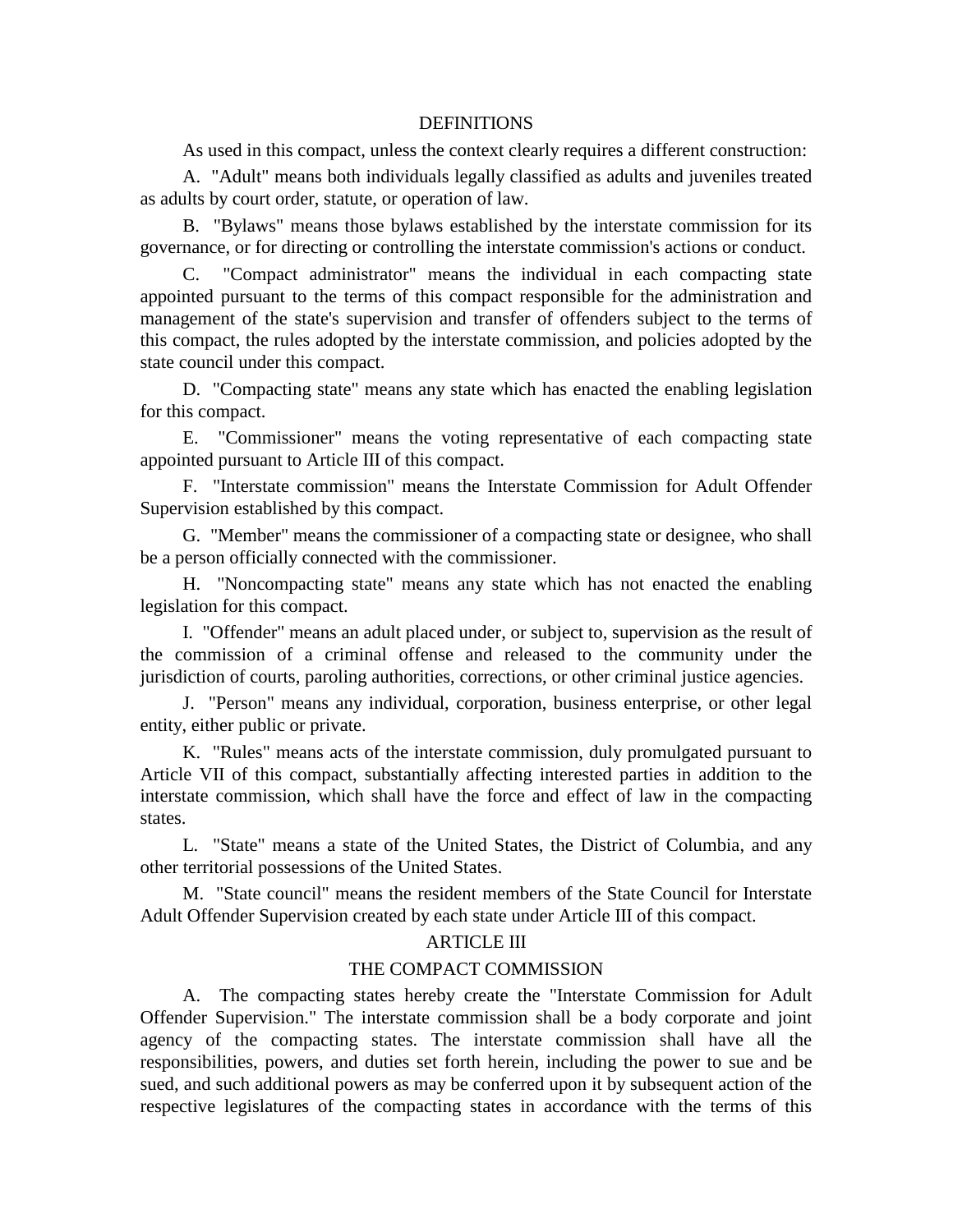compact.

B. The interstate commission shall consist of commissioners selected and appointed by resident members of a state council for interstate adult offender supervision for each state. While each member state may determine the membership of its own state council, its membership must include at least one representative from the legislative, judicial, and executive branches of government, victims groups, and compact administrators. Each state council shall appoint as its commissioner the compact administrator from that state to serve on the interstate commission in such capacity under or pursuant to applicable law of the member state. Each compacting state retains the right to determine the qualifications of the compact administrator who shall be appointed by the state council or by the Governor in consultation with the legislature and the judiciary.

In addition to appointment of its commissioner to the national interstate commission, each state council shall exercise oversight and advocacy concerning its participation in interstate commission activities and other duties as may be determined by each member state, including, but not limited to, development of policy concerning operations and procedures of the compact within that state.

C. In addition to the commissioners who are the voting representatives of each state, the interstate commission shall include individuals who are not commissioners but who are members of interested organizations; such noncommissioner members must include a member of the national organizations of governors, legislators, state chief justices, attorneys general, and crime victims. All noncommissioner members of the interstate commission shall be ex officio (nonvoting) members. The interstate commission may provide in its bylaws for such additional ex officio, nonvoting members as it deems necessary.

D. Each compacting state represented at any meeting of the interstate commission is entitled to one vote. A majority of the compacting states shall constitute a quorum for the transaction of business, unless a larger quorum is required by the bylaws of the interstate commission.

E. The interstate commission shall meet at least once each calendar year. The chairperson may call additional meetings and, upon the request of 27 or more compacting states, shall call additional meetings. Public notice shall be given of all meetings and meetings shall be open to the public.

F. The interstate commission shall establish an executive committee which shall include commission officers, members, and others as shall be determined by the bylaws. The executive committee shall have the power to act on behalf of the interstate commission during periods when the interstate commission is not in session, with the exception of rulemaking and/or amendment to the compact. The executive committee oversees the day-to-day activities managed by the executive director and interstate commission staff; administers enforcement and compliance with the provisions of the compact, its bylaws, and as directed by the interstate commission and performs other duties as directed by commission or set forth in the bylaws.

## ARTICLE IV

## POWERS AND DUTIES OF THE INTERSTATE COMMISSION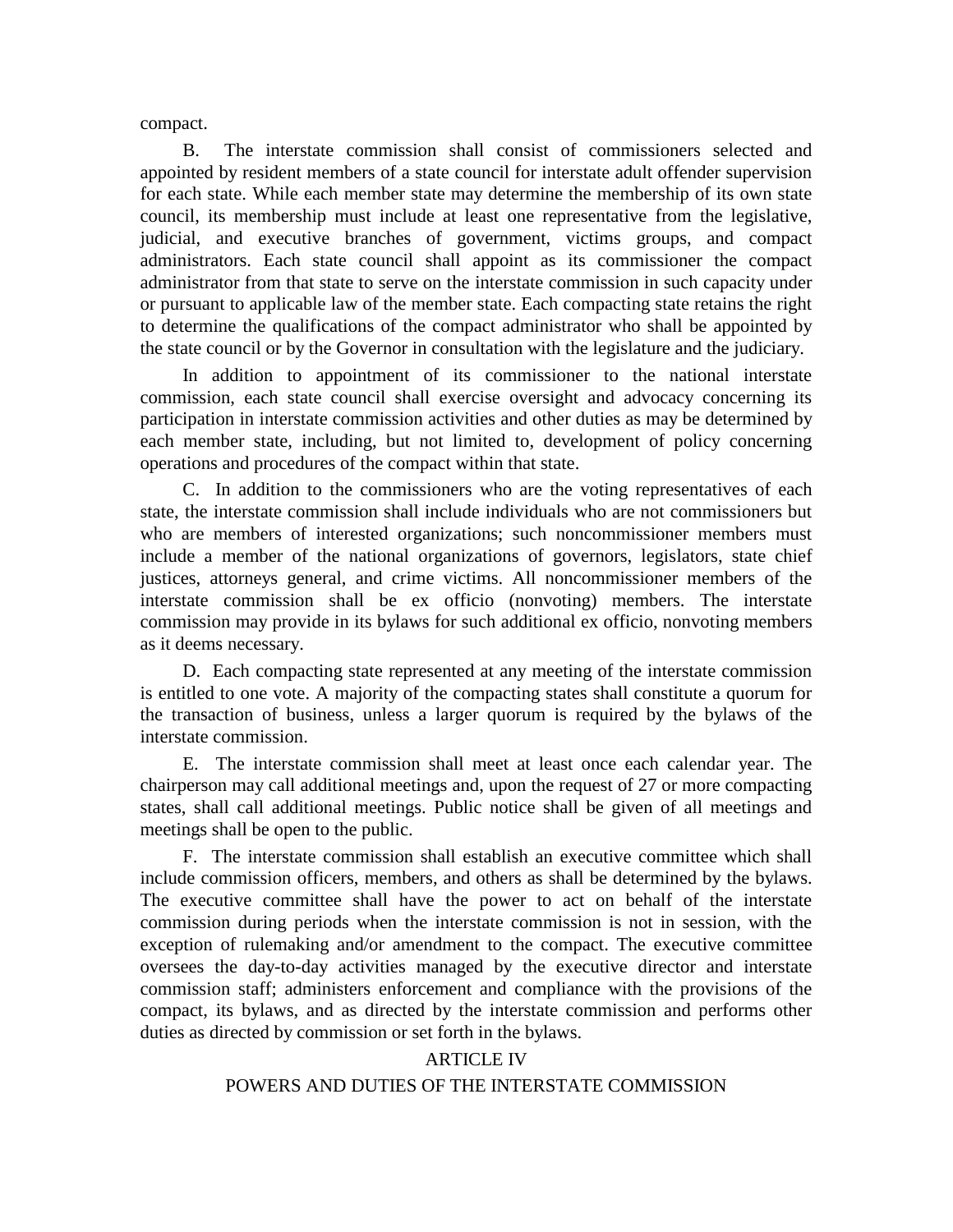The interstate commission shall have the following powers:

1. To adopt a seal and suitable bylaws governing the management and operation of the interstate commission.

2. To promulgate rules which shall have the force and effect of statutory law and shall be binding in the compacting states to the extent and in the manner provided in this compact.

3. To oversee, supervise, and coordinate the interstate movement of offenders subject to the terms of this compact and any bylaws adopted and rules promulgated by the compact commission.

4. To enforce compliance with compact provisions, interstate commission rules, and bylaws, using all necessary and proper means, including, but not limited to, the use of judicial process.

5. To establish and maintain offices.

6. To purchase and maintain insurance and bonds.

7. To borrow, accept, or contract for services of personnel, including, but not limited to, members and their staffs.

8. To establish and appoint committees and hire staff which it deems necessary for the carrying out of its functions including, but not limited to, an executive committee as required by Article III which shall have the power to act on behalf of the interstate commission in carrying out its powers and duties hereunder.

9. To elect or appoint such officers, attorneys, employees, agents, or consultants, and to fix their compensation, define their duties, and determine their qualifications; and to establish the interstate commission's personnel policies and programs relating to, among other things, conflicts of interest, rates of compensation, and qualifications of personnel.

10. To accept any and all donations and grants of money, equipment, supplies, materials, and services, and to receive, utilize, and dispose of same.

11. To lease, purchase, accept contributions or donations of, or otherwise to own, hold, improve, or use any property, real, personal, or mixed.

12. To sell, convey, mortgage, pledge, lease, exchange, abandon, or otherwise dispose of any property, real, personal, or mixed.

13. To establish a budget and make expenditures and levy dues as provided in Article IX of this compact.

14. To sue and be sued.

15. To provide for dispute resolution among compacting states.

16. To perform such functions as may be necessary or appropriate to achieve the purposes of this compact.

17. To report annually to the legislatures, governors, judiciary, and state councils of the compacting states concerning the activities of the interstate commission during the preceding year. Such reports shall also include any recommendations that may have been adopted by the interstate commission.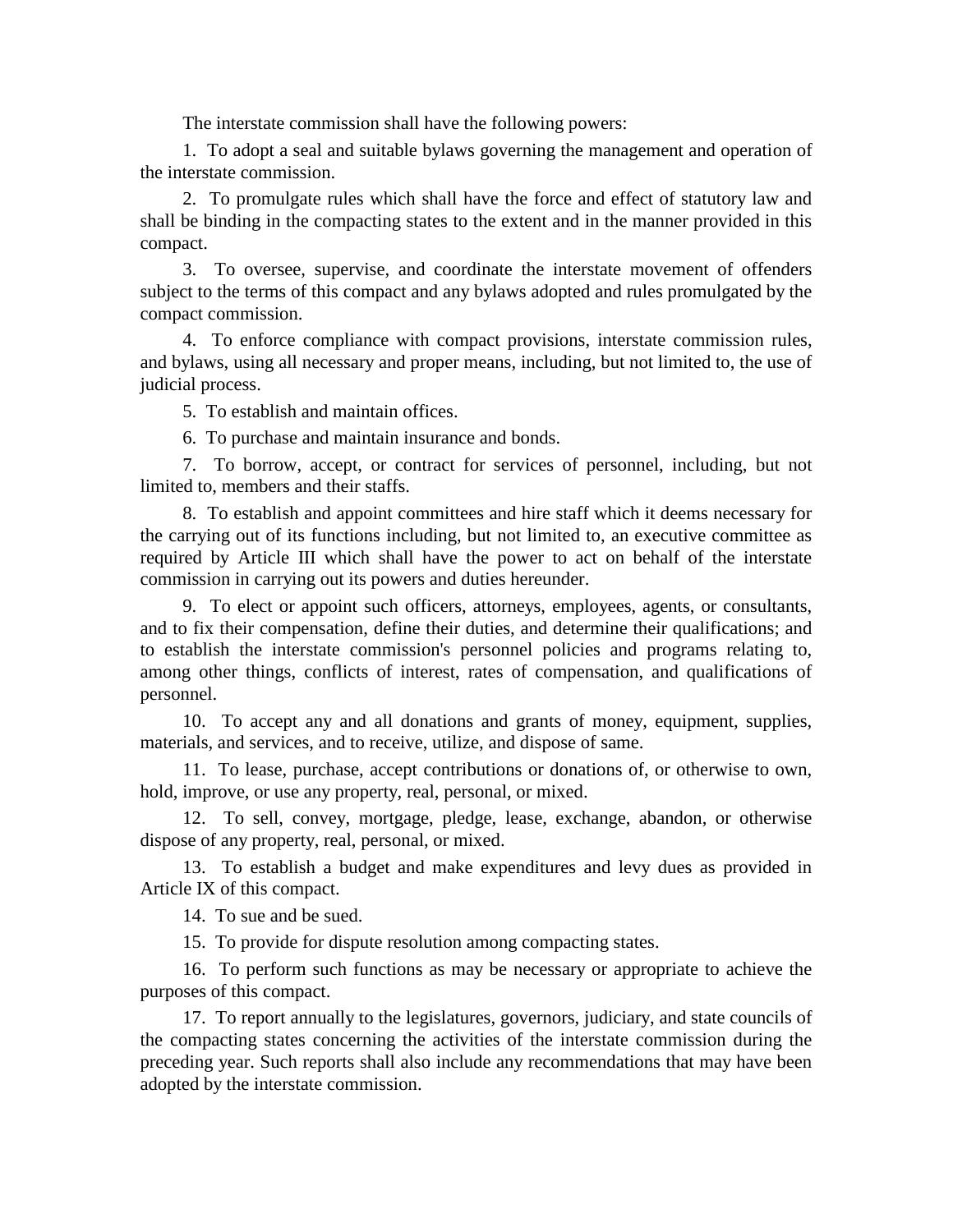18. To coordinate education, training, and public awareness regarding the interstate movement of offenders for officials involved in such activity.

19. To establish uniform standards for the reporting, collecting, and exchanging of data.

### ARTICLE V

### ORGANIZATION AND OPERATION OF THE INTERSTATE COMMISSION

Section A. Bylaws

1. The interstate commission shall, by a majority of the members, within twelve months of the first interstate commission meeting, adopt bylaws to govern its conduct as may be necessary or appropriate to carry out the purposes of the compact, including, but not limited to:

a. Establishing the fiscal year of the interstate commission;

b. Establishing an executive committee and such other committees as may be necessary;

c. Providing reasonable standards and procedures:

(i) For the establishment of committees, and

(ii) Governing any general or specific delegation of any authority or function of the interstate commission;

d. Providing reasonable procedures for calling and conducting meetings of the interstate commission, and ensuring reasonable notice of each such meeting; e.

Establishing the titles and responsibilities of the officers of the interstate commission;

f. Providing reasonable standards and procedures for the establishment of the personnel policies and programs of the interstate commission. Notwithstanding any civil service or other similar laws of any compacting state, the bylaws shall exclusively govern the personnel policies and programs of the interstate commission;

g. Providing a mechanism for winding up the operations of the interstate commission and the equitable return of any surplus funds that may exist upon the termination of the compact after the payment and/or reserving of all of its debts and obligations;

h. Providing transition rules for "start up" administration of the compact; and

i. Establishing standards and procedures for compliance and technical assistance in carrying out the compact.

Section B. Officers and Staff

1. The interstate commission shall, by a majority of the members, elect from among its members a chairperson and a vice chairperson, each of whom shall have such authorities and duties as may be specified in the bylaws. The chairperson or, in his or her absence or disability, the vice chairperson, shall preside at all meetings of the interstate commission. The officers so elected shall serve without compensation or remuneration from the interstate commission; provided that, subject to the availability of budgeted funds, the officers shall be reimbursed for any actual and necessary costs and expenses incurred by them in the performance of their duties and responsibilities as officers of the interstate commission.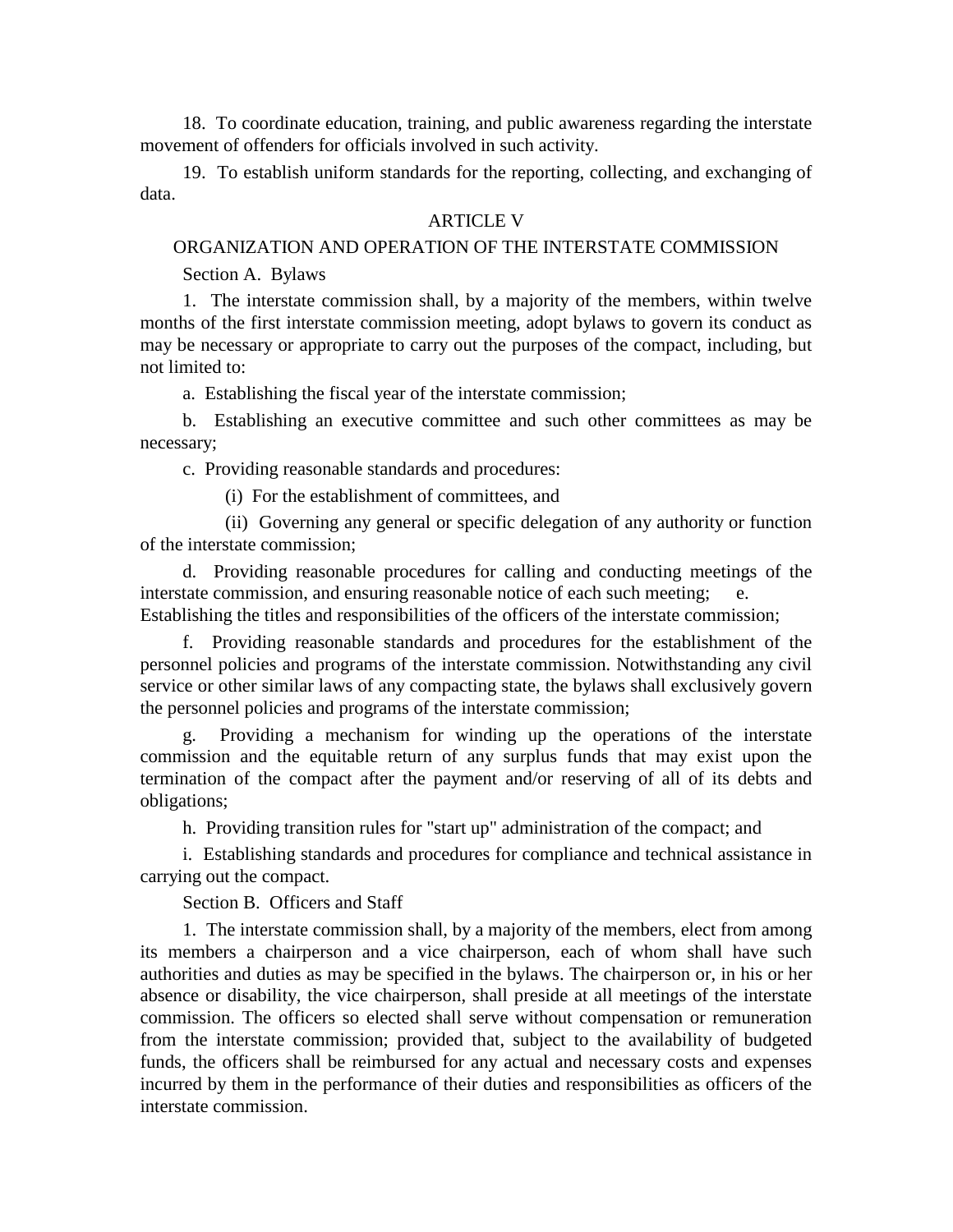2. The interstate commission shall, through its executive committee, appoint or retain an executive director for such period, upon such terms and conditions and for such compensation as the interstate commission may deem appropriate. The executive director shall serve as secretary to the interstate commission, and hire and supervise such other staff as may be authorized by the interstate commission, but shall not be a member.

Section C. Corporate Records of the Interstate Commission

The interstate commission shall maintain its corporate books and records in accordance with the bylaws.

Section D. Qualified Immunity, Defense, and Indemnification

1. The members, officers, executive director, and employees of the interstate commission shall be immune from suit and liability, either personally or in their official capacity, for any claim for damage to or loss of property or personal injury or other civil liability caused or arising out of any actual or alleged act, error, or omission that occurred within the scope of interstate commission employment, duties, or responsibilities; provided, that nothing in this paragraph shall be construed to protect any such person from suit and/or liability for any damaged, loss, injury, or liability caused by the intentional or willful and wanton misconduct of any such person.

2. The interstate commission shall defend the commissioner of a compacting state, or his or her representatives or employees, or the interstate commission's representatives or employees, in any civil action seeking to impose liability, arising out of any actual or alleged act, error, or omission that occurred within the scope of interstate commission employment, duties, or responsibilities, or that the defendant had a reasonable basis for believing occurred within the scope of interstate commission employment, duties, or responsibilities; provided, that the actual or alleged act, error, or omission did not result from intentional wrongdoing on the part of such person.

3. The interstate commission shall indemnify and hold the commissioner of a compacting state, the appointed designee or employees, or the interstate commission's representatives or employees, harmless in the amount of any settlement or judgment obtained against such persons arising out of any actual or alleged act, error, or omission that occurred within the scope of interstate commission employment, duties, or responsibilities, or that such persons had a reasonable basis for believing occurred within the scope of interstate commission employment, duties, or responsibilities, provided, that the actual or alleged act, error, or omission did not result from gross negligence or intentional wrongdoing on the part of such person.

### ARTICLE VI

### ACTIVITIES OF THE INTERSTATE COMMISSION

1. The interstate commission shall meet and take such actions as are consistent with the provisions of this compact.

2. Except as otherwise provided in this compact and unless a greater percentage is required by the bylaws, in order to constitute an act of the interstate commission, such act shall have been taken at a meeting of the interstate commission and shall have received an affirmative vote of a majority of the members present.

3. Each member of the interstate commission shall have the right and power to cast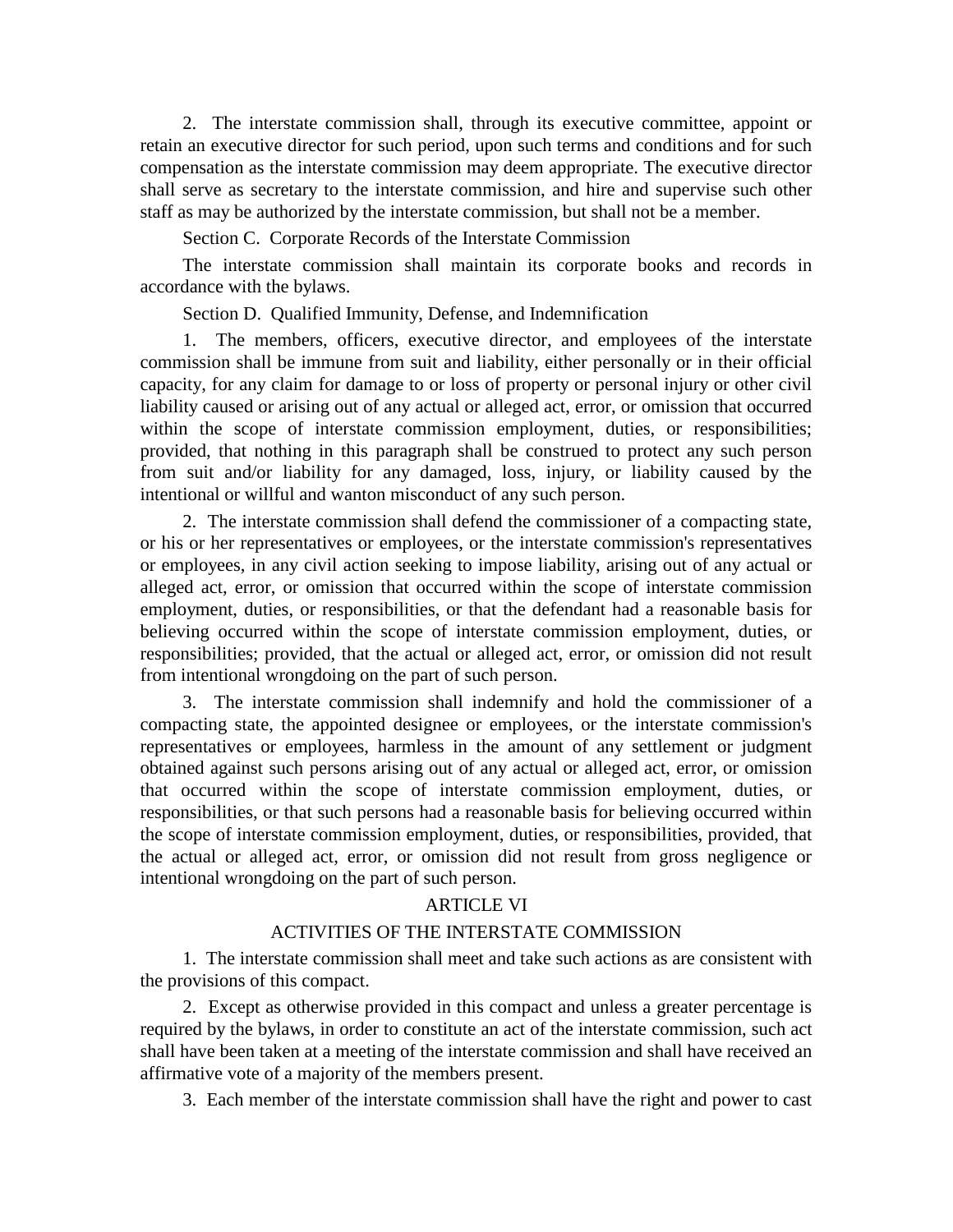a vote to which that compacting state is entitled and to participate in the business and affairs of the interstate commission. A member shall vote in person on behalf of the state and shall not delegate a vote to another member state. However, a state council shall appoint another authorized representative, in the absence of the commissioner from that state, to cast a vote on behalf of the member state at a specified meeting. The bylaws may provide for members' participation in meetings by telephone or other means of telecommunication or electronic communication. Any voting conducted by telephone, or other means of telecommunication or electronic communication, shall be subject to the same quorum requirements of meetings where members are present in person.

4. The interstate commission shall meet at least once during each calendar year. The chairperson of the interstate commission may call additional meetings at any time and, upon the request of a majority of the members, shall call additional meetings.

5. The interstate commission's bylaws shall establish conditions and procedures under which the interstate commission shall make its information and official records available to the public for inspection or copying. The interstate commission may exempt from disclosure any information or official records to the extent they would adversely affect personal privacy rights or proprietary interests. In promulgating such rules, the interstate commission may make available to law enforcement agencies records and information otherwise exempt from disclosure, and may enter into agreements with law enforcement agencies to receive or exchange information or records subject to nondisclosure and confidentiality provisions.

6. Public notice shall be given of all meetings, and all meetings shall be open to the public, except as set forth in the rules or as otherwise provided in the compact. The interstate commission shall promulgate rules consistent with the principles contained in the "Government in Sunshine Act," 5 U.S.C. Section 552(b), as may be amended. The interstate commission and any of its committees may close a meeting to the public where it determines by two-thirds vote that an open meeting would be likely to:

a. Relate solely to the interstate commission's internal personnel practices and procedures;

b. Disclose matters specifically exempted from disclosure by statute;

c. Disclose trade secrets or commercial or financial information which is privileged or confidential;

d. Involve accusing any person of a crime, or formally censuring any person;

e. Disclose information of a personal nature where disclosure would constitute a clearly unwarranted invasion of personal privacy;

f. Disclose investigatory records compiled for law enforcement purposes;

g. Disclose information contained in or related to examination, operating, or conditions reports prepared by, or on behalf of or for the use of, the interstate commission with respect to a regulated entity for the purpose of regulation or supervision of such entity;

h. Disclose information, the premature disclosure of which would significantly endanger the life of a person or the stability of a regulated entity; or

i. Specifically relate to the interstate commission's issuance of a subpoena, or its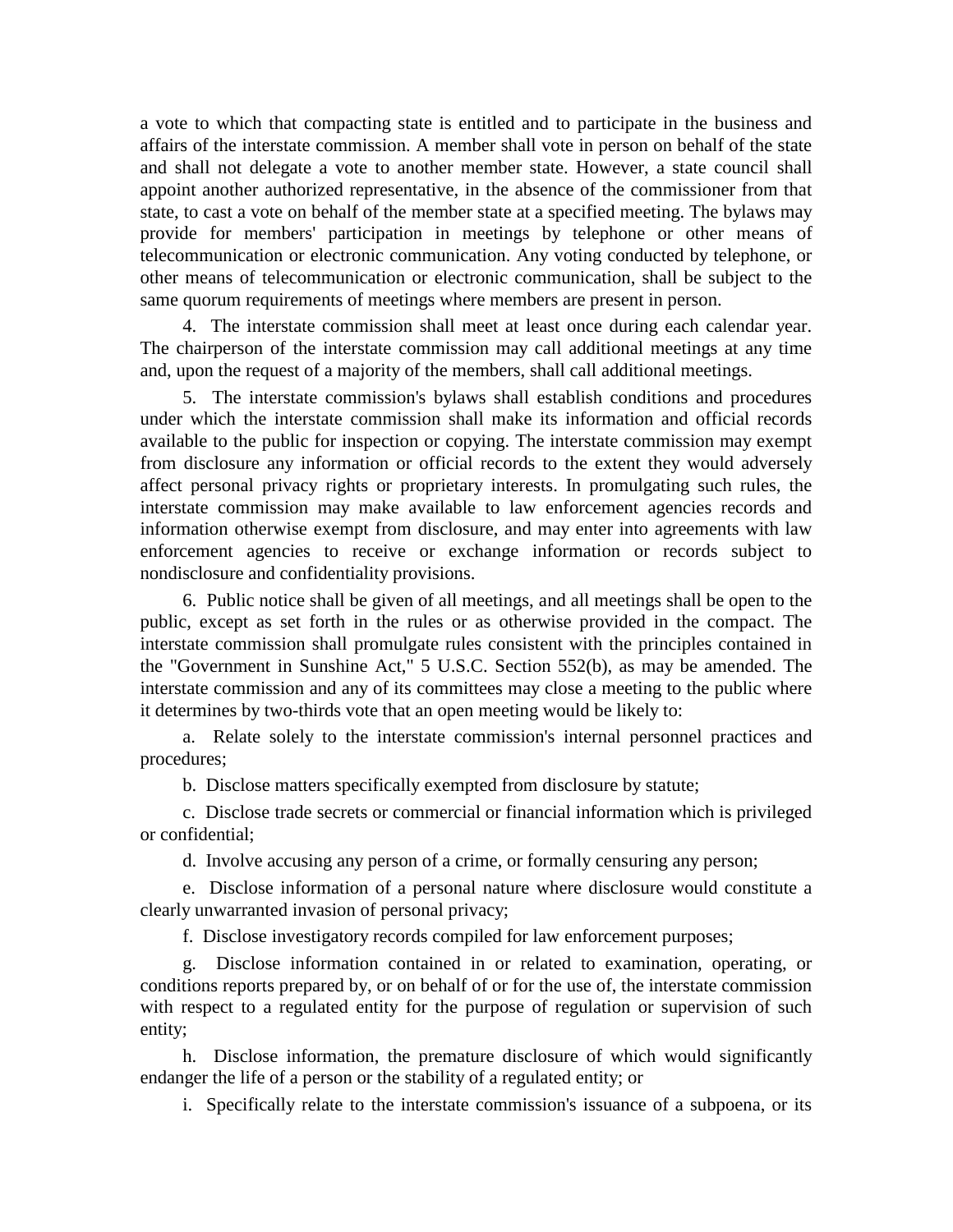participation in a civil action or proceeding.

7. For every meeting closed pursuant to this provision, the interstate commission's chief legal officer shall publicly certify that, in his or her opinion, the meeting may be closed to the public, and shall reference each relevant exemptive provision. The interstate commission shall keep minutes which shall fully and clearly describe all matters discussed in any meeting and shall provide a full and accurate summary of any actions taken, and the reasons therefor, including a description of each of the views expressed on any item and the record of any roll call vote (reflected in the vote of each member on the question). All documents considered in connection with any action shall be identified in such minutes.

8. The interstate commission shall collect standardized data concerning the interstate movement of offenders as directed through its bylaws and rules which shall specify the data to be collected, the means of collection, and data exchange and reporting requirements.

# ARTICLE VII

# RULEMAKING FUNCTIONS OF THE INTERSTATE COMMISSION

1. The interstate commission shall promulgate rules in order to effectively and efficiently achieve the purposes of the compact including transition rules governing administration of the compact during the period in which it is being considered and enacted by the states;

2. Rulemaking shall occur pursuant to the criteria set forth in this article and the bylaws and rules adopted pursuant thereto. Such rulemaking shall substantially conform to the principles of the Federal Administrative Procedure Act, 5 U.S.C. Sections 551 et seq., and the Federal Advisory Committee Act, 5 U.S.C. App. 2, Sections 1 et seq., as may be amended (hereinafter "APA").

3. All rules and amendments shall become binding as of the date specified in each rule or amendment.

4. If a majority of the legislatures of the compacting states rejects a rule, by enactment of a statute or resolution in the same manner used to adopt the compact, then such rule shall have no further force and effect in any compacting state.

5. When promulgating a rule, the interstate commission shall:

a. Publish the proposed rule stating with particularity the text of the rule which is proposed and the reason for the proposed rule;

b. Allow persons to submit written data, facts, opinions, and arguments, which information shall be publicly available;

c. Provide an opportunity for an informal hearing; and

d. Promulgate a final rule and its effective date, if appropriate, based on the rulemaking record.

6. Not later than sixty days after a rule is promulgated, any interested person may file a petition in the United States District Court for the District of Columbia or in the Federal District Court where the interstate commission's principal office is located for judicial review of such rule. If the court finds that the interstate commission's action is not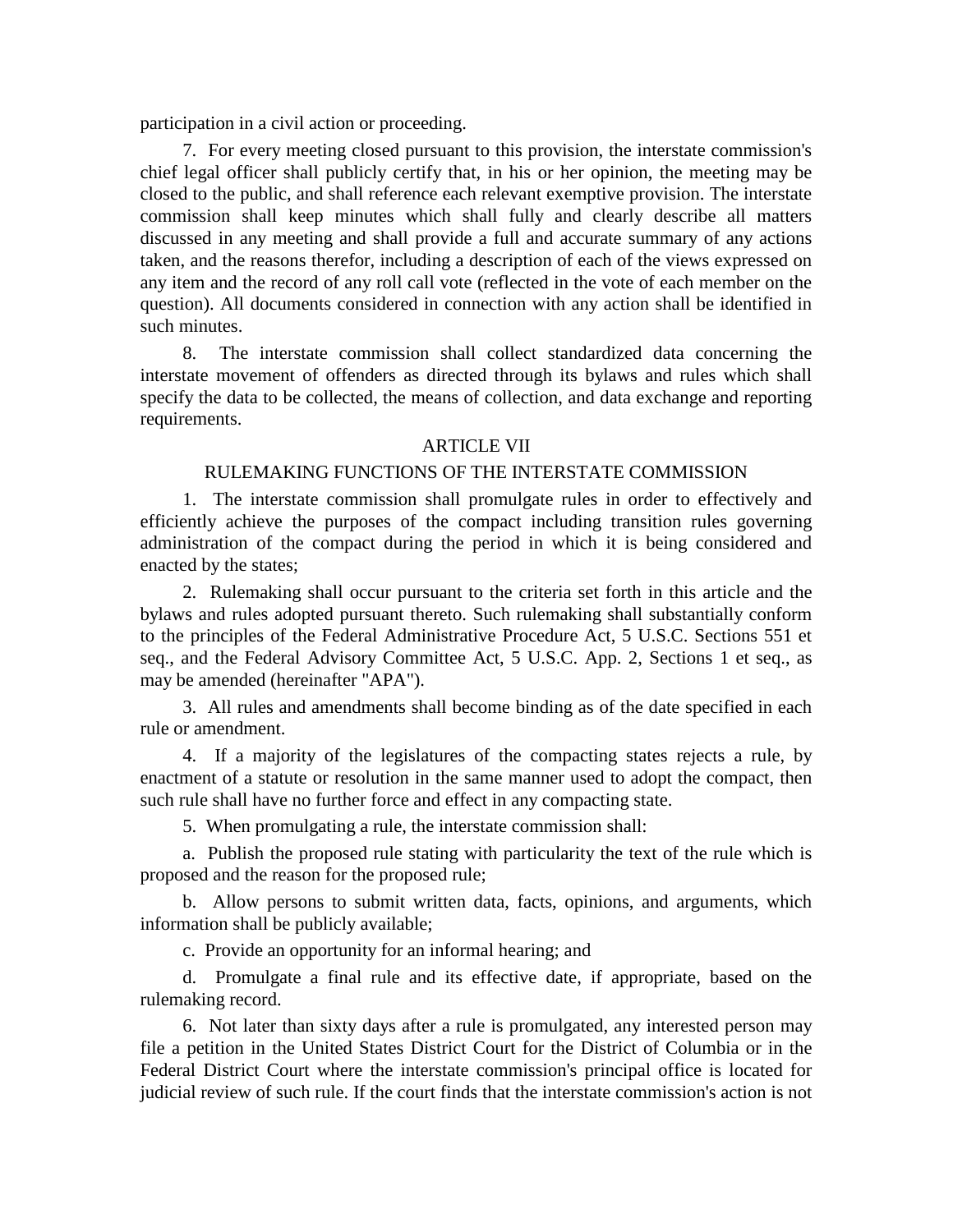supported by substantial evidence (as defined in the APA) in the rulemaking record, the court shall hold the rule unlawful and set it aside.

7. Subjects to be addressed within 12 months after the first meeting must at a minimum include:

- a. Notice to victims and opportunity to be heard;
- b. Offender registration and compliance;
- c. Violations/returns;
- d. Transfer procedures and forms;
- e. Eligibility for transfer;
- f. Collection of restitution and fees from offenders;
- g. Data collection and reporting;
- h. The level of supervision to be provided by the receiving state;

i. Transition rules governing the operation of the compact and the interstate commission during all or part of the period between the effective date of the compact and the date on which the last eligible state adopts the compact;

j. Mediation, arbitration, and dispute resolution.

The existing rules governing the operation of the previous compact superseded by this compact shall be null and void twelve (12) months after the first meeting of the interstate commission created hereunder.

8. Upon determination by the interstate commission that an emergency exists, it may promulgate an emergency rule which shall become effective immediately upon adoption, provided that the usual rulemaking procedures provided hereunder shall be retroactively applied to said rule as soon as reasonably possible, in no event later than 90 days after the effective date of the rule.

# ARTICLE VIII

# OVERSIGHT, ENFORCEMENT, AND DISPUTE RESOLUTION BY THE INTERSTATE COMMISSION

Section A. Oversight

1. The interstate commission shall oversee the interstate movement of adult offenders in the compacting states and shall monitor such activities being administered in noncompacting states which may significantly affect compacting states.

2. The courts and executive agencies in each compacting state shall enforce this compact and shall take all actions necessary and appropriate to effectuate the compact's purposes and intent. In any judicial or administrative proceeding in a compacting state pertaining to the subject matter of this compact which may affect the powers, responsibilities, or actions of the interstate commission, the interstate commission shall be entitled to receive all service of process in any such proceeding, and shall have standing to intervene in the proceeding for all purposes.

Section B. Dispute Resolution

1. The compacting states shall report to the interstate commission on issues or activities of concern to them, and cooperate with and support the interstate commission in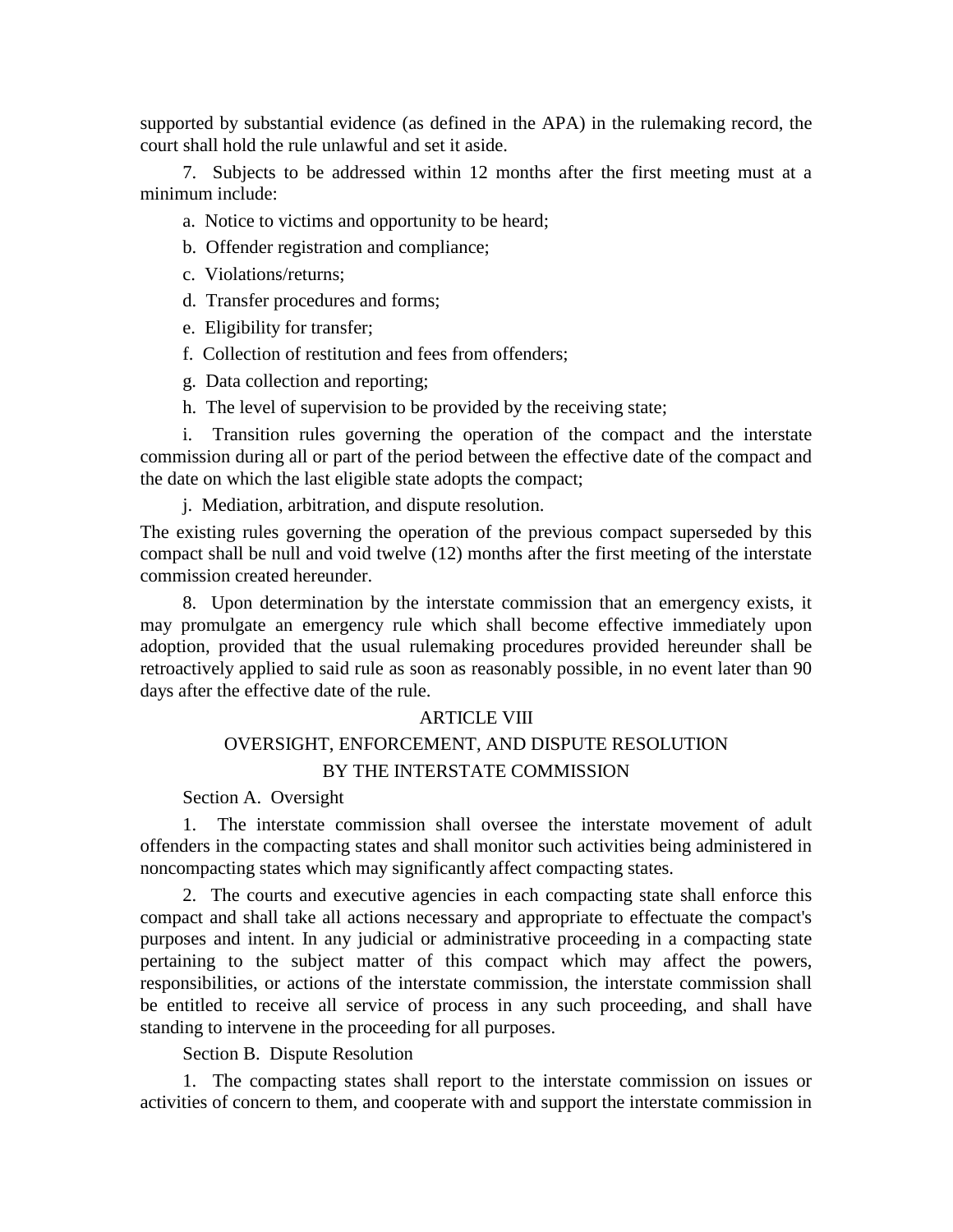the discharge of its duties and responsibilities.

2. The interstate commission shall attempt to resolve any disputes or other issues which are subject to the compact and which may arise among compacting states and noncompacting states.

3. The interstate commission shall enact a bylaw or promulgate a rule providing for both mediation and binding dispute resolution for disputes among the compacting states.

### Section C. Enforcement

The interstate commission, in the reasonable exercise of its discretion, shall enforce the provisions of this compact using any or all means set forth in Article XI, Section B, of this compact.

# ARTICLE IX

## FINANCE

1. The interstate commission shall pay or provide for the payment of the reasonable expenses of its establishment, organization, and ongoing activities.

2. The interstate commission shall levy on and collect an annual assessment from each compacting state to cover the cost of the internal operations and activities of the interstate commission and its staff which must be in a total amount sufficient to cover the interstate commission's annual budget as approved each year. The aggregate annual assessment amount shall be allocated based upon a formula to be determined by the interstate commission, taking into consideration the population of the state and the volume of interstate movement of offenders in each compacting state and shall promulgate a rule binding upon all compacting states which governs said assessment.

3. The interstate commission shall not incur any obligations of any kind prior to securing the funds adequate to meet the same; nor shall the interstate commission pledge the credit of any of the compacting states, except by and with the authority of the compacting state.

4. The interstate commission shall keep accurate accounts of all receipts and disbursements. The receipts and disbursements of the interstate commission shall be subject to the audit and accounting procedures established under its bylaws. However, all receipts and disbursements of funds handled by the interstate commission shall be audited yearly by a certified or licensed public accountant and the report of the audit shall be included in and become part of the annual report of the interstate commission.

# ARTICLE X

# COMPACTING STATES, EFFECTIVE DATE, AND AMENDMENT

1. Any state, as defined in Article II of this compact, is eligible to become a compacting state.

2. The compact shall become effective and binding upon legislative enactment of the compact into law by no less than 35 of the states. The initial effective date shall be the later of July 1, 2001, or upon enactment into law by the thirty-fifth jurisdiction. Thereafter it shall become effective and binding, as to any other compacting state, upon enactment of the compact into law by that state. The governors of nonmember states or their designees will be invited to participate in interstate commission activities on a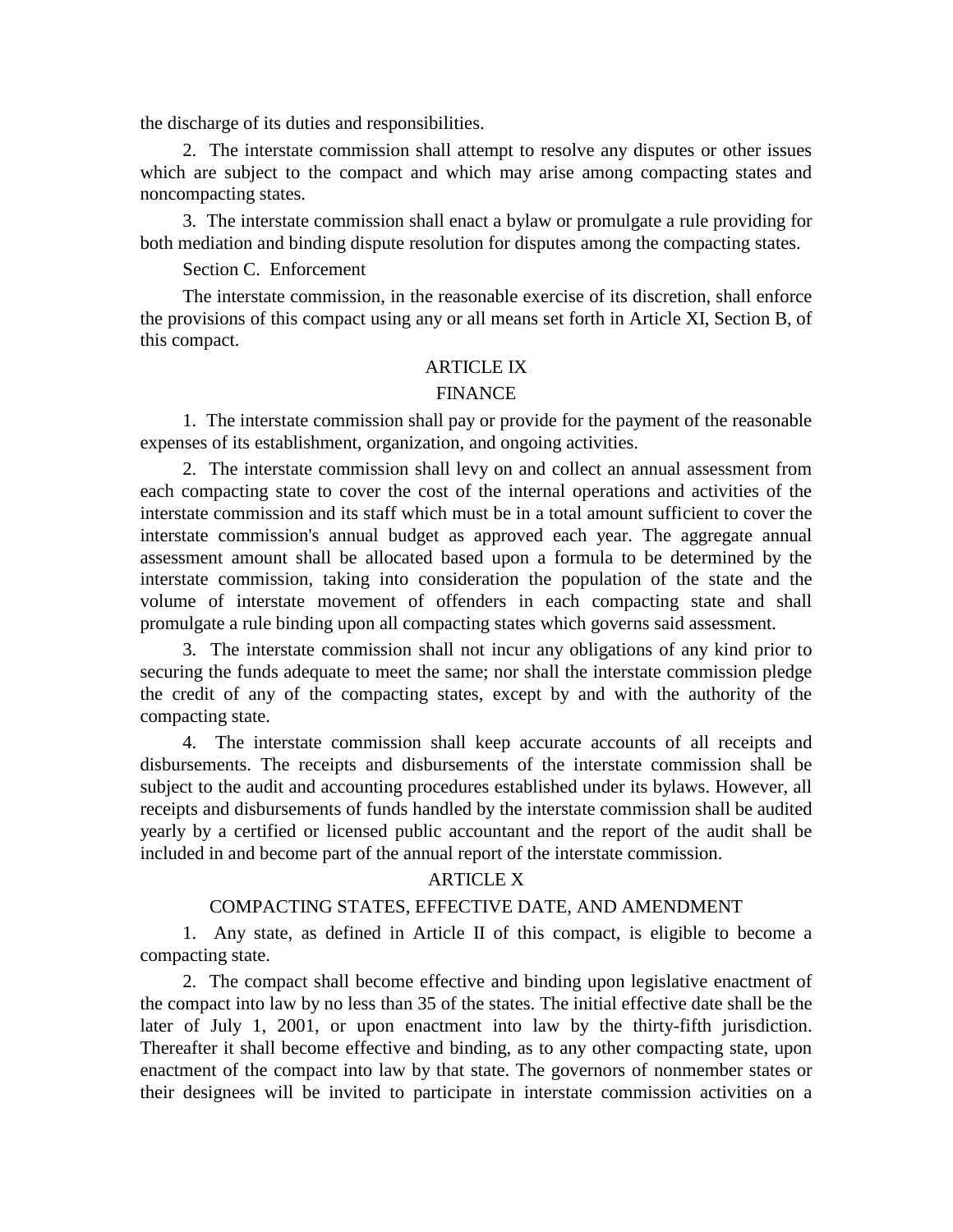nonvoting basis prior to adoption of the compact by all states and territories of the United States.

3. Amendments to the compact may be proposed by the interstate commission for the enactment by the compacting states. No amendment shall become effective and binding upon the interstate commission and the compacting states unless and until it is enacted into law by unanimous consent of the compacting states.

# ARTICLE XI

# WITHDRAWAL, DEFAULT, TERMINATION,

# AND JUDICIAL ENFORCEMENT

# Section A. Withdrawal

1. Once effective, the compact shall continue in force and remain binding upon each and every compacting state; provided, that a compacting state may withdraw from the compact ("withdrawing state") by enacting a statute specifically repealing the statute which enacted the compact into law.

2. The effective date of withdrawal is the effective date of the repeal.

3. The withdrawing state shall immediately notify the chairperson of the interstate commission in writing upon the introduction of legislation repealing this compact in the withdrawing state.

4. The interstate commission shall notify the other compacting states of the withdrawing state's intent to withdraw within sixty days of its receipt thereof.

5. The withdrawing state is responsible for all assessments, obligations, and liabilities incurred through the effective date of withdrawal, including any obligations, the performance of which extend beyond the effective date of withdrawal.

6. Reinstatement following withdrawal of any compacting state shall occur upon the withdrawing state reenacting the compact or upon such later date as determined by the interstate commission.

Section B. Default

1. If the interstate commission determines that any compacting state has at any time defaulted ("defaulting state") in the performance of any of its obligations or responsibilities under this compact, the bylaws, or any duly promulgated rules, the interstate commission may impose any or all of the following penalties:

a. Fines, fees, and costs in such amounts as are deemed to be reasonable as fixed by the interstate commission;

b. Remedial training and technical assistance as directed by the interstate commission;

c. Suspension and termination of membership in the compact. Suspension shall be imposed only after all other reasonable means of securing compliance under the bylaws and rules have been exhausted. Immediate notice of suspension shall be given by the interstate commission to the governor, the chief justice or chief judicial officer of the state, the majority and minority leaders of the defaulting state's legislature, and the state council. The grounds for default include, but are not limited to, failure of a compacting state to perform such obligations or responsibilities imposed upon it by this compact,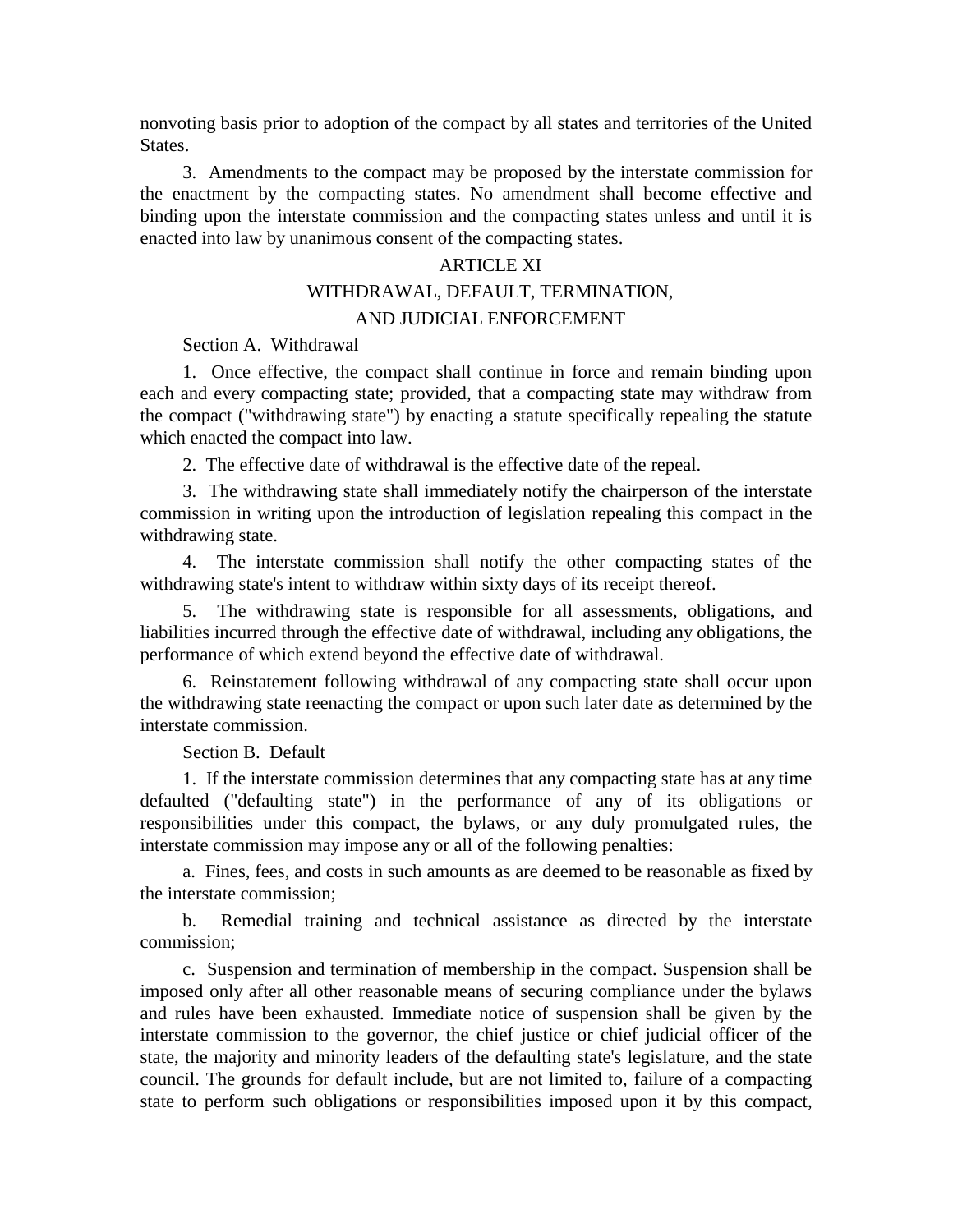interstate commission bylaws, or duly promulgated rules. The interstate commission shall immediately notify the defaulting state in writing of the penalty imposed by the interstate commission on the defaulting state pending a cure of the default. The interstate commission shall stipulate the conditions and the time period within which the defaulting state must cure its default. If the defaulting state fails to cure the default within the time period specified by the interstate commission, in addition to any other penalties imposed herein, the defaulting state may be terminated from the compact upon an affirmative vote of a majority of the compacting states and all rights, privileges, and benefits conferred by this compact shall be terminated from the effective date of suspension.

2. Within sixty days of the effective date of termination of a defaulting state, the interstate commission shall notify the governor, the chief justice or chief judicial officer, and the majority and minority leaders of the defaulting state's legislature and the state council of such termination.

3. The defaulting state is responsible for all assessments, obligations, and liabilities incurred through the effective date of termination including any obligations, the performance of which extends beyond the effective date of termination.

4. The interstate commission shall not bear any costs relating to the defaulting state unless otherwise mutually agreed upon between the interstate commission and the defaulting state.

5. Reinstatement following termination of any compacting state requires both a reenactment of the compact by the defaulting state and the approval of the interstate commission pursuant to the rules.

Section C. Judicial Enforcement

The interstate commission may, by majority vote of the members, initiate legal action in the United States District Court for the District of Columbia or, at the discretion of the interstate commission, in the federal district where the interstate commission has its offices to enforce compliance with the provisions of the compact, its duly promulgated rules, and bylaws, against any compacting state in default. In the event judicial enforcement is necessary, the prevailing party shall be awarded all costs of such litigation including reasonable attorneys fees.

Section D. Dissolution of Compact

1. The compact dissolves effective upon the date of the withdrawal or default of the compacting state which reduces membership in the compact to one compacting state.

2. Upon the dissolution of this compact, the compact becomes null and void and shall be of no further force or effect, and the business and affairs of the interstate commission shall be wound up and any surplus funds shall be distributed in accordance with the bylaws.

# ARTICLE XII

# SEVERABILITY AND CONSTRUCTION

1. The provisions of this compact shall be severable, and if any phrase, clause, sentence, or provision is deemed unenforceable, the remaining provisions of the compact shall be enforceable.

2. The provisions of this compact shall be liberally constructed to effectuate its